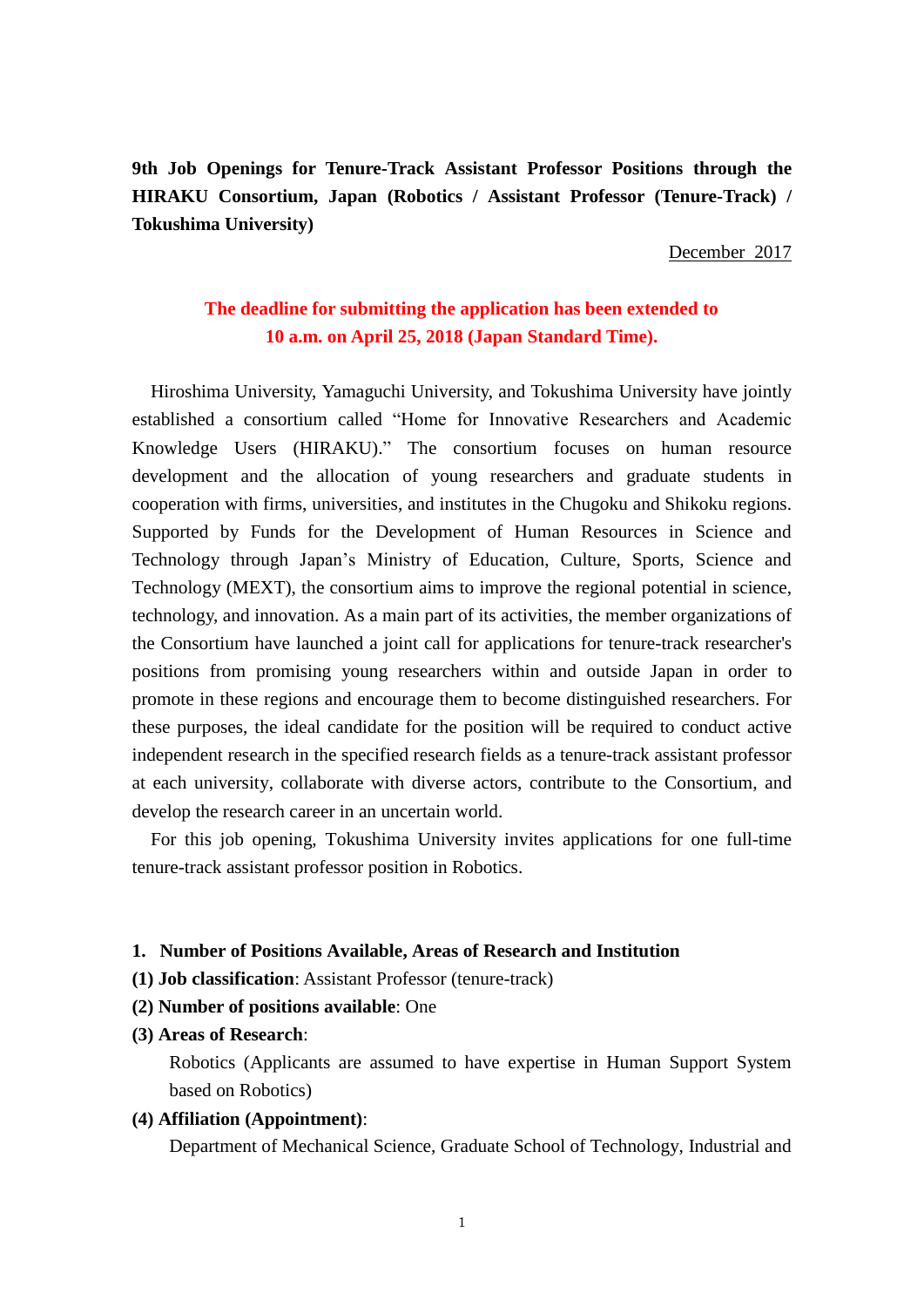Social Sciences, Tokushima University

## **2. Application Requirements**

Applicants must satisfy all of the following requirements.

- ① Applicants should hold a PhD that was acquired after April 1, 2007, or have equivalent research experience, and should be under 40 years old (\*1) as of April 1, 2017.
- ② Applicants should be able to communicate in English.
- ③ Applicants should be able to lecture and provide research supervision to undergraduate and graduate students in Japanese or English.
- ④ Applicants should be able to begin working immediately after October 1, 2018, and no later than the end of the Japanese fiscal year 2018.
- ⑤ Applicants should actively contribute to science, technology, and innovation.

\*1: Applicants who participated in the mandatory clinical practice in Japan are eligible to apply unless they are 43 years old or older as of April 1, 2017. Since this project is supported by Funds for the Development of Human Resources in Science and Technology under MEXT, these age restrictions are subject to exceptional treatment by the Ordinance for Enforcement of the "Koyou taisaku" Act 1-3 (1-(3-2)).

## **3. Employment Conditions**

## **(1) Term of Appointment**

-The term of appointment is from October 1, 2018, to September 30, 2023.

- -An assistant professor (tenure-track) of this job opening could possibly change his or her workplace within the consortium organizations through an agreement between the consortium and the assistant professor. In such a case, the term of appointment will remain the same, and the assistant professor will adhere to the standards of each organization.
- -The assistant professor will receive midterm evaluations by September 2021 and final evaluations by September 2022. The assistant professor who passes his or her tenure reviews with Tokushima University will receive a tenured position, which is on a permanent basis with a mandatory retirement age.
- -Depending on the final evaluation by the consortium, an assistant professor holding this position could be appointed by an organization that participates in the consortium through an agreement between the assistant professor and the organization.

## **(2) Annual Salary**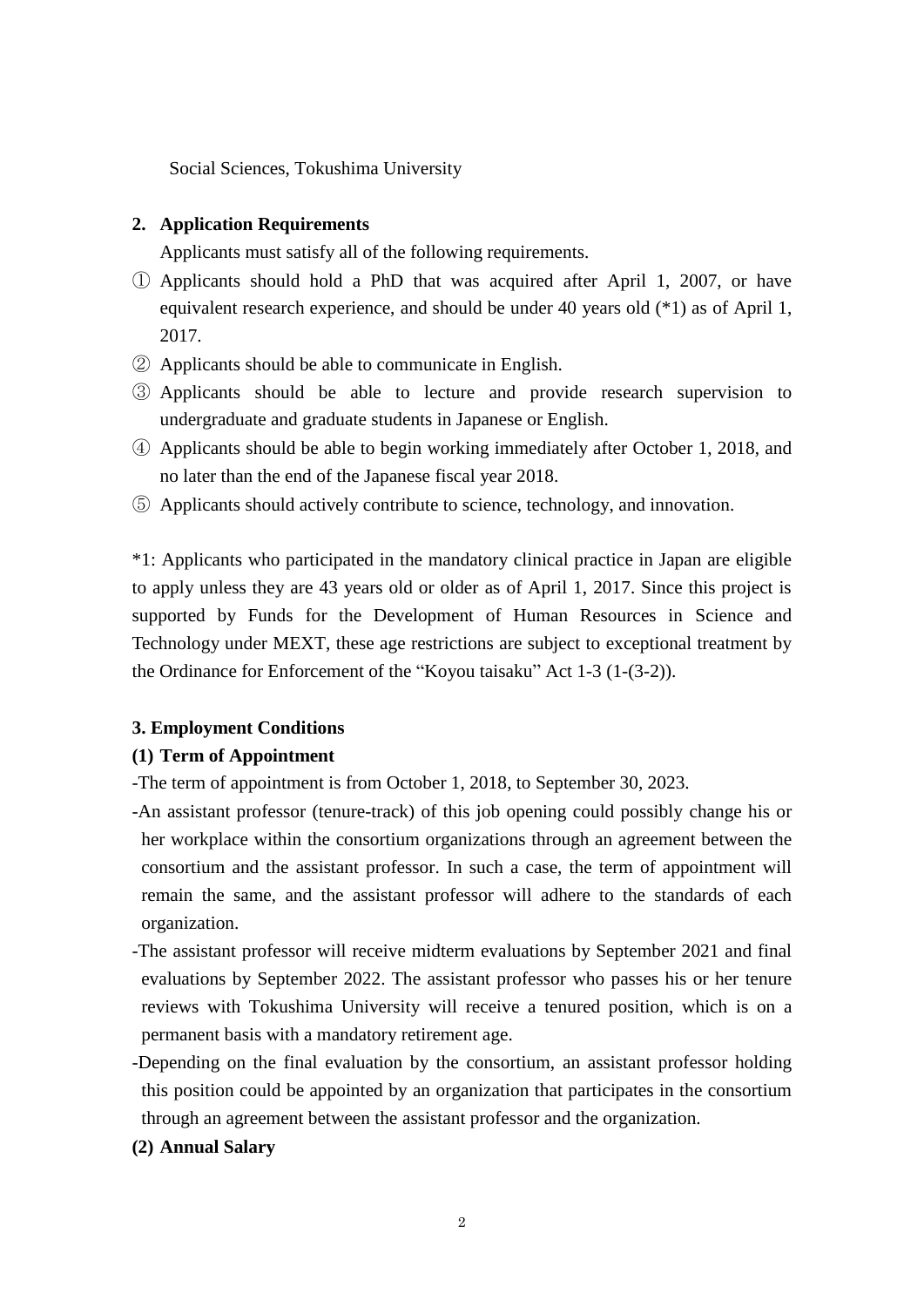- ① Annual salary, including allowances, will be approximately 4,800,000-6,600,000 yen (One-twelfth of annual salary is paid as base salary monthly amount) depending on the successful applicant's research experience (salaries will be calculated according to the annual salary rules of Tokushima University).
- ② Various types of insurance (The Ministry of Education, Culture, Sports, Science and Technology Mutual Aid Association, unemployment, and accident compensation) are available to an assistant professor of Tokushima University.

## **(3) Work Conditions**

- ① The employment conditions and regulations of Tokushima University shall apply as deemed appropriate.
- ② The first place of employment will be located on the Josanjima campus of Tokushima University.
- ③ A discretionary working-hour system is in place for professional work. This means assistant professors can manage their own working hours, although formal working hours are considered to be 7 hours and 45 minutes a day.
- ④ A maternity and childcare leave system will be applied.

## **4. Work Description**

An assistant professor holding this position will be required carry out the assistant professor's work of each organization and contributions for the consortium as listed below.

- ① Conducting research activities inside and outside the consortium based on the research plan ("research effort" should be more than 60%)
- ② Actively working to obtain external research funds
- ③ Producing research outputs (e.g., publication in SCI journals and/or patents)
- ④ Disseminating research outputs to society, including presenting results at international conferences
- ⑤ Giving lectures and advising undergraduate and graduate students in their research
- ⑥ Participating in activities related to external research funds (even research activities related to external funds will be included as part of the research effort)
- ⑦ Being involved in other duties as considered necessary by each organization
- ⑧ Planning and operating international meetings, symposiums, and network activities organized or co-organized by the consortium
- ⑨ Attending training, lectures on faculty development, etc., conducted by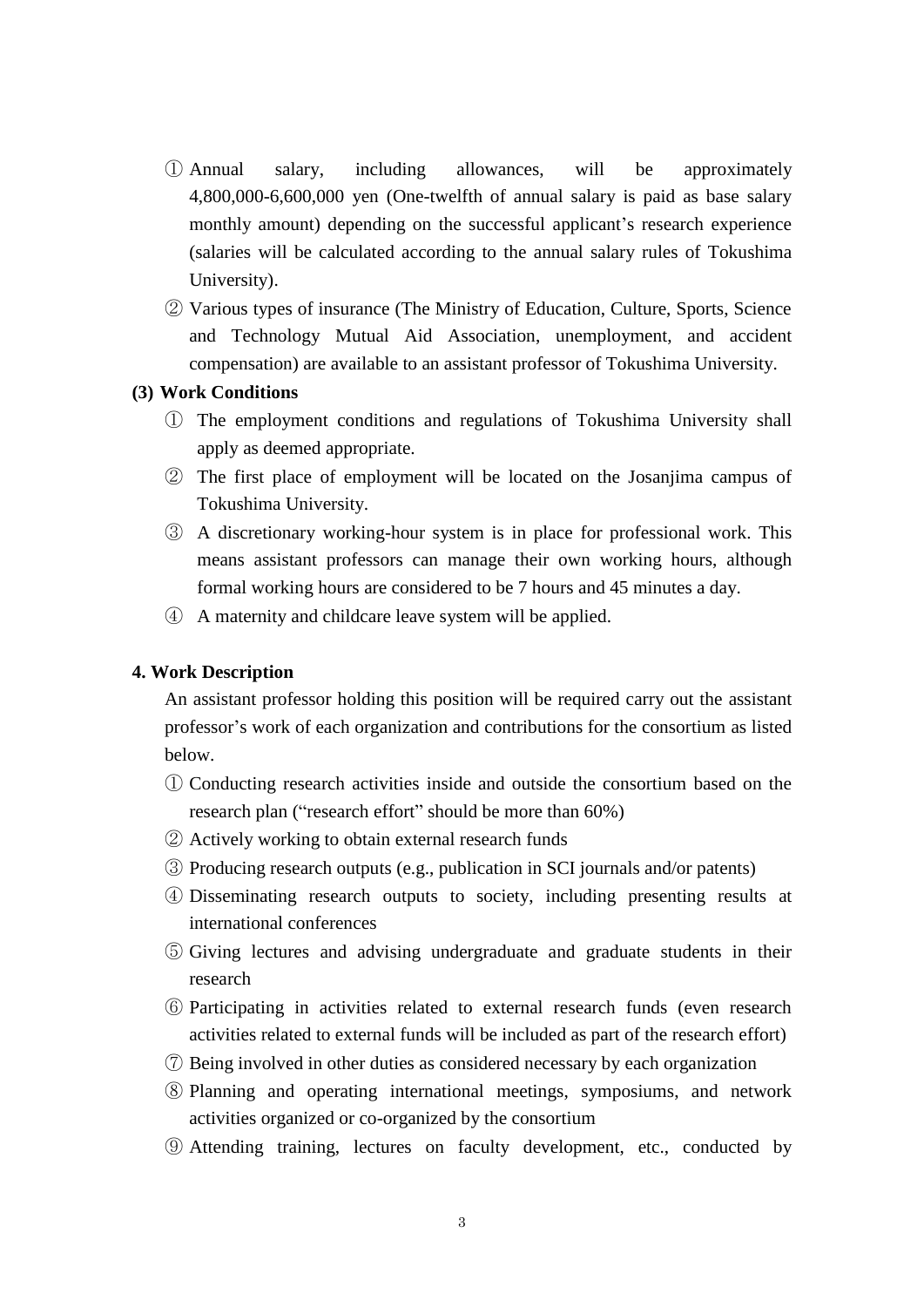organizations in the consortium

⑩ Being involved in other duties as considered necessary by the head of the executive committee of the consortium

## **5. Special Notices Related to the Consortium**

- **(1) Role of the consortium in this job opening, processes for employment and career development in the consortium**
	- -Application materials should be submitted to the secretariat of the HIRAKU consortium. The council of the consortium will determine the successful candidate after consulting with the organization that will accept the candidate. The successful candidate will then be hired by the organization as a faculty member (hereinafter referred to as a Consortium Assistant Professor).

-The term of the Consortium Assistant Professor will be same as 3(1).

- -For the betterment of his or her development as a researcher, the Consortium Assistant Professor might be able to conduct his or her research at other organizations inside or outside of the consortium. Such arrangements should be made through an agreement between the consortium and the Consortium Assistant Professor.
- -Consortium Assistant Professors are expected not only to conduct excellent research but also to be involved in consortium-related teaching, networking, and training activities to further their career development as researchers.
- -Consortium Assistant Professors are expected to provide experiences and information for the consortium through the activities described above, via evaluation and training processes with their mentors in order to assist us in improving this system.
- -Thus, applicants will be evaluated based on not only their research results and potential but also their ability to collaborate with diverse actors and develop their research careers by utilizing the research and training opportunities described above.

#### **(2) Research Funds**

During the first fiscal year, about 5,000,000 yen (\*2) will be provided to each Consortium Assistant Professor as a start-up fund. In addition, during the term of appointment, about 500,000 yen per year (\*2) will be provided for the consortium activities such as for training and registration costs for domestic or international conferences. These funds must be used in accordance with the regulations of the workplace, the funding agencies, and the Japanese government.

\*2: The amount could change depending on the grant-in-aid situation.

## **(3) Personnel Support**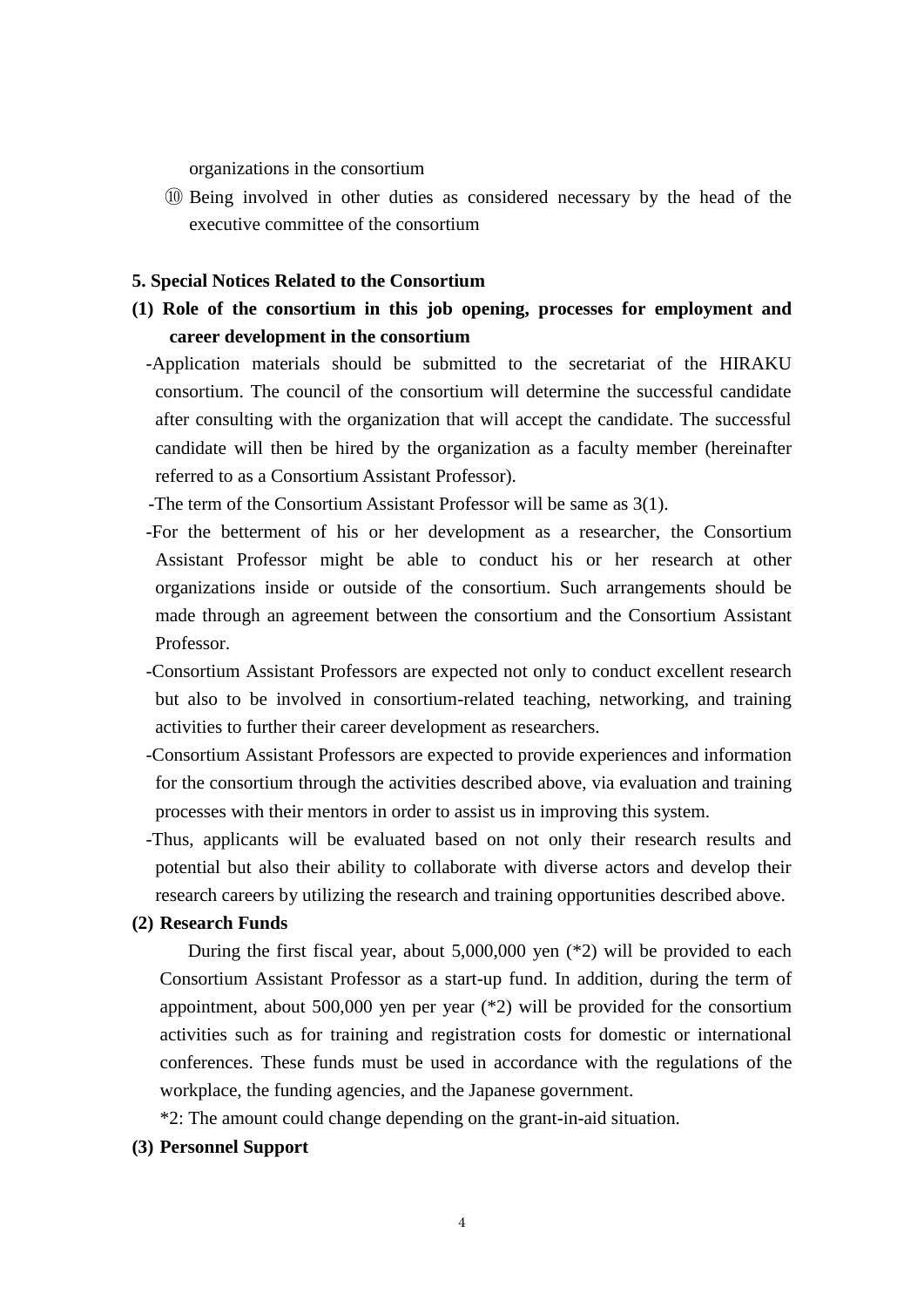- ① Research and teaching education will be supported by mentors who are senior researchers in the consortium.
- ② Other research and teaching activities will be supported by university research administrators (URAs).

## **(4) Additional Remarks**

Personal research spaces (offices and laboratories) will be preferentially allocated for Consortium Assistant Professors.

### **6. Application Materials**

### **(1) Application Documents**

- ① Curriculum vitae (including expected research field and workplace as bellow, using application form 7)
	- Department of Mechanical Science, Graduate School of Technology, Industrial and Social Sciences, Tokushima University
	- Robotics
- ② List of research activities (e.g., books, reviews, original papers, conference proceedings); attach copies of no more than five major papers
- ③ Summary of past research activities (up to four pages on A4 paper including figures)
- ④ Research plan at the consortium (up to four pages on A4 paper including figures, a future research plan for five years to come)
- ⑤ Aspirations for contributions to science, technology, and innovation (one page on A4 paper)
- ⑥ List of references
- \*All of the above documents must be written in English or Japanese and be filled in the application form. The application form can be downloaded from the following URL: http://home.hiroshima-u.ac.jp/hiraku/younger\_tenuretrack/

#### **(2) Inquiries about Applications**

Please contact us with any questions by e-mail at:

General information and procedure of this job opening:

consortium-koubo@office.hiroshima-u.ac.jp

(Secretariat of the HIRAKU consortium)

Specific information for the research environment of this job opening:

takagi@tokushima-u.ac.jp

(Chair of Department of Mechanical Science, Tokushima University)

## **(3) Protection of Private Information**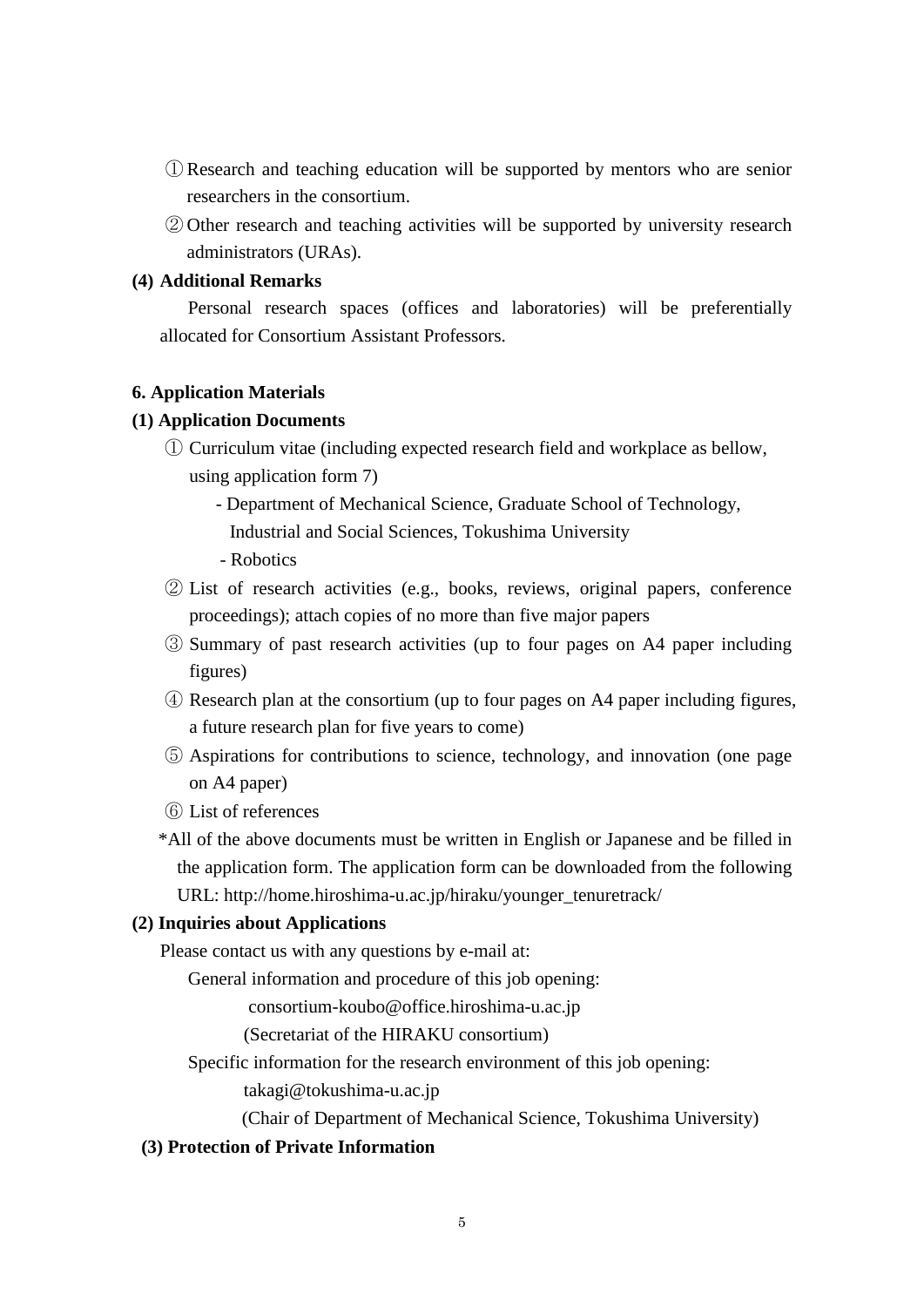Private information related to the application is protected by the Personal Information Protection Law and the consortium's regulations (for the moment, we will invoke the regulations of Hiroshima University). Personal information related to submitted documents may be provided to other organizations in the consortium, through the council and/or executive committee of the consortium, with strict measures to avoid information leakage.

#### **7. Deadline for Submission and the Selection Process**

#### **(1) Deadline for Submission**

The deadline for submitting the application is 10 a.m. on April 2, 2018 (Japan Standard Time).

### **(2) Submission**

All documents should be submitted in PDF format with the file name Consortium(9)\_(last name of applicant\_first initial) (e.g., Consortium(9)\_(Einstein\_A)) to the following e-mail address:

#### **consortium-koubo@office.hiroshima-u.ac.jp**

(Secretariat of the HIRAKU consortium)

The total file size must not exceed 10 MB. Larger documents may be submitted in separate files numbered as follows: 1/2, 2/2, etc. File compression must not be used. The secretariat will send a confirmation of receipt to each applicant. It is strongly advisable to make sure this confirmation message arrives after submitting the application.

#### **(3) Selection Schedule**

① The first screening (by the specific research area)

- The results of the first screening will be announced by e-mail to applicants around late May 2018.
- Successful candidates from the first screening will be given information about the second screening.
- There is a possibility that an interview will also be conducted during the first screening. In this case, the transportation cost for the interview will not be reimbursed.
- ② The second screening (by interview) will be conducted around June or July 2018.
	- The results of the second screening will be announced to the applicants by the end of July 2018.
	- The transportation cost for the second screening will be reimbursed by the